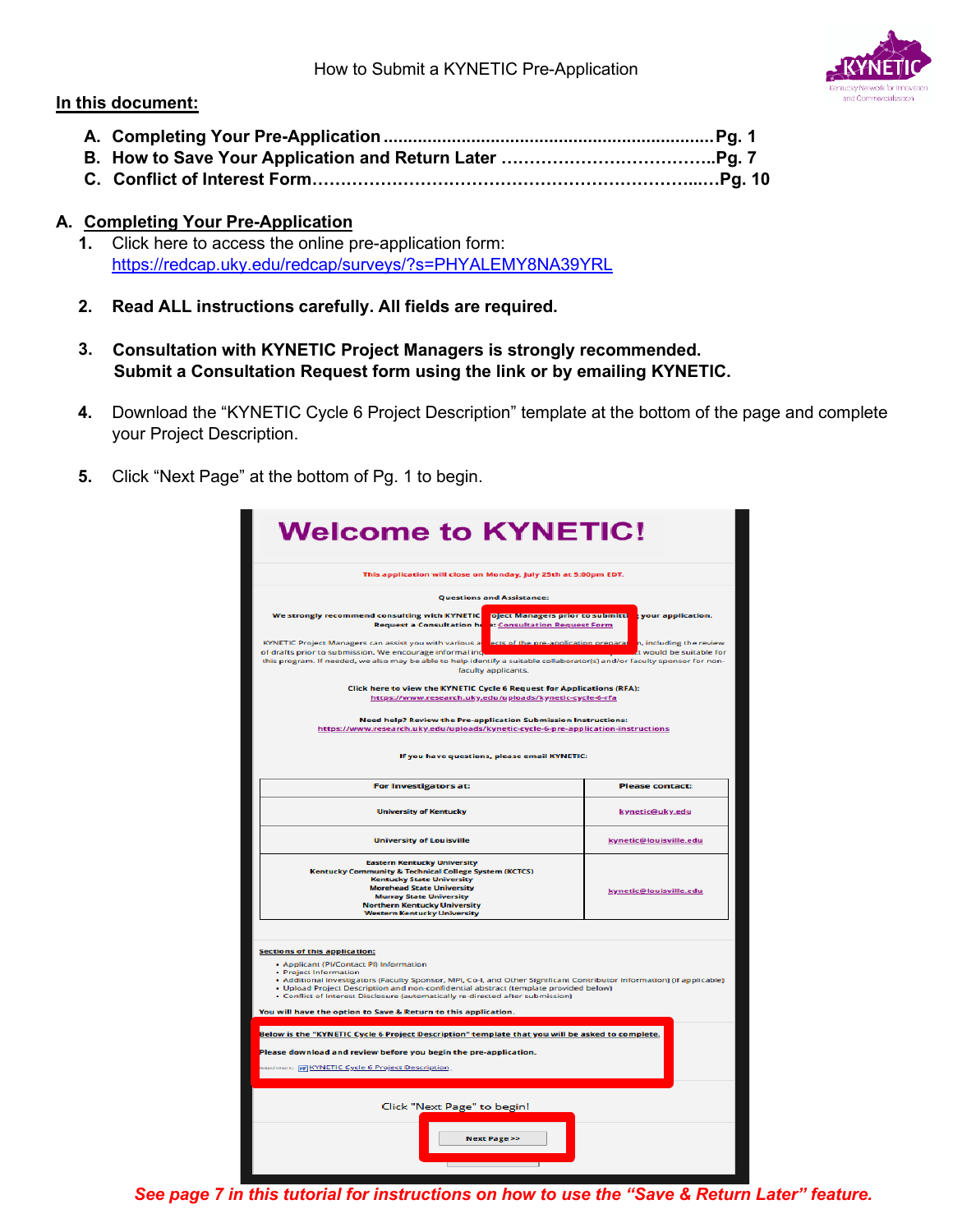**6. Section 1. Applicant (PI/Contact PI) Information.** Fill in this section for the PI/Contact PI only.

| All fields are required.                                                                                                                                                                                                                                                                                                        |                                                                                  |    |
|---------------------------------------------------------------------------------------------------------------------------------------------------------------------------------------------------------------------------------------------------------------------------------------------------------------------------------|----------------------------------------------------------------------------------|----|
| <b>Last Name:</b>                                                                                                                                                                                                                                                                                                               |                                                                                  |    |
| <b>First Name:</b>                                                                                                                                                                                                                                                                                                              |                                                                                  |    |
| <b>Phone:</b>                                                                                                                                                                                                                                                                                                                   |                                                                                  |    |
| Email:                                                                                                                                                                                                                                                                                                                          |                                                                                  |    |
| <b>Institution:</b>                                                                                                                                                                                                                                                                                                             |                                                                                  | v  |
| <b>Department:</b>                                                                                                                                                                                                                                                                                                              |                                                                                  |    |
| <b>Position:</b>                                                                                                                                                                                                                                                                                                                | v                                                                                |    |
|                                                                                                                                                                                                                                                                                                                                 | For any product/technology (not necessarily the one in this application),<br>Yes | No |
|                                                                                                                                                                                                                                                                                                                                 |                                                                                  |    |
|                                                                                                                                                                                                                                                                                                                                 |                                                                                  |    |
|                                                                                                                                                                                                                                                                                                                                 | Ω                                                                                |    |
|                                                                                                                                                                                                                                                                                                                                 | O                                                                                |    |
| have you, (the PI/Contact PI) ever:<br><b>Licensed a technology?</b><br>* must provide value<br><b>Started a company?</b><br>* must provide value<br><b>Applied for a patent?</b><br>* must provide value<br><b>Applied for a trademark?</b><br>* must provide value<br><b>Applied for a copyright?</b><br>* must provide value | C                                                                                | C  |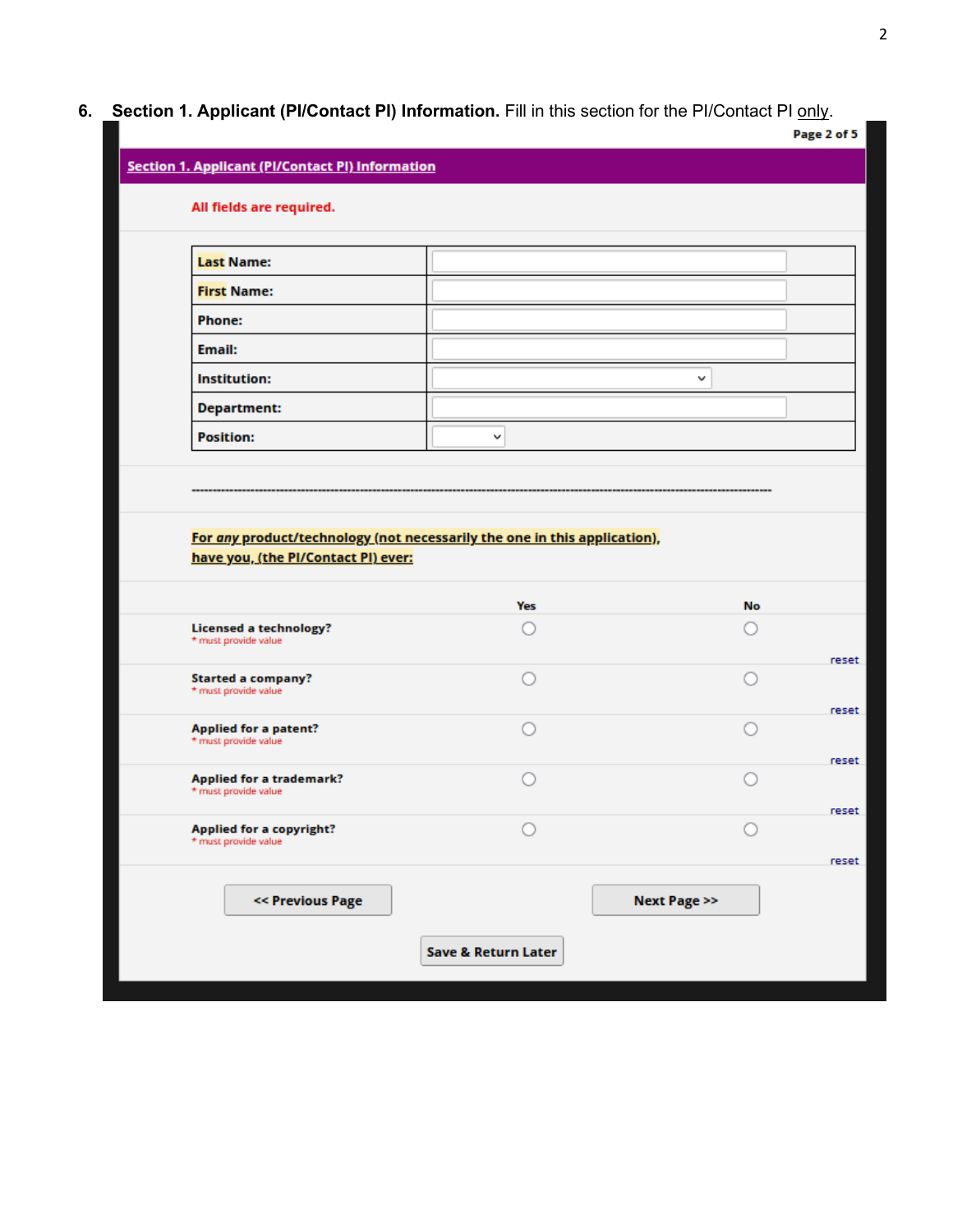**7. Section 2. Project Information.** Enter your project information here. The title of the project should not contain confidential/proprietary information.

| <b>Section 2. Project Information</b>                                                                                                                                                |                                |                           |         |  |  |
|--------------------------------------------------------------------------------------------------------------------------------------------------------------------------------------|--------------------------------|---------------------------|---------|--|--|
| The title of the project should not contain confidential/proprietary information.                                                                                                    |                                |                           |         |  |  |
| All fields are required.                                                                                                                                                             |                                |                           |         |  |  |
| <b>Project Title:</b>                                                                                                                                                                |                                |                           |         |  |  |
| <b>Research / Disease Area:</b>                                                                                                                                                      |                                | v                         |         |  |  |
| <b>Product Type:</b>                                                                                                                                                                 |                                | v                         |         |  |  |
| How long have you been working on this<br>technology?                                                                                                                                |                                |                           | Year(s) |  |  |
|                                                                                                                                                                                      |                                |                           |         |  |  |
| Have you or another member of your team previously<br>submitted a KYNETIC pre-application for this project                                                                           |                                | Yes                       |         |  |  |
| or a <u>closely related project</u> ?                                                                                                                                                |                                | <b>No</b>                 |         |  |  |
| * must provide value                                                                                                                                                                 |                                |                           | reset   |  |  |
|                                                                                                                                                                                      |                                |                           |         |  |  |
|                                                                                                                                                                                      |                                |                           |         |  |  |
| For this product/technology, please indicate whether the following have occurred:                                                                                                    |                                |                           |         |  |  |
|                                                                                                                                                                                      |                                |                           |         |  |  |
| Note: TTO = Technology Transfer Office (e.g., Kentucky Commercialization Ventures (KCV), UK Office of Technology<br>Commercialization (OTC), UofL Office of Research and Innovation) |                                |                           |         |  |  |
|                                                                                                                                                                                      |                                |                           |         |  |  |
|                                                                                                                                                                                      | Yes                            | <b>No</b>                 |         |  |  |
| <b>Discussed with TTO?</b><br>* must provide value                                                                                                                                   |                                |                           |         |  |  |
| Submitted invention disclosure to TTO?                                                                                                                                               |                                |                           | reset   |  |  |
| * must provide value                                                                                                                                                                 |                                |                           | reset   |  |  |
| <b>Submitted patent application?</b><br>* must provide value                                                                                                                         |                                |                           |         |  |  |
|                                                                                                                                                                                      |                                |                           | reset   |  |  |
| <b>Patent issued?</b><br>* must provide value                                                                                                                                        |                                |                           |         |  |  |
| <b>Trademark registered?</b>                                                                                                                                                         |                                |                           | reset   |  |  |
| * must provide value                                                                                                                                                                 |                                |                           | reset   |  |  |
| <b>Copyright granted?</b><br>* must provide value                                                                                                                                    |                                |                           |         |  |  |
|                                                                                                                                                                                      |                                |                           | reset   |  |  |
| Do you have any current, pending, or previous funding RELEVANT to this product/technology?                                                                                           |                                |                           |         |  |  |
|                                                                                                                                                                                      | Yes                            | <b>No</b>                 |         |  |  |
| <b>Active Funding:</b><br>* must provide value                                                                                                                                       |                                |                           |         |  |  |
|                                                                                                                                                                                      |                                |                           | reset   |  |  |
| <b>Pending Funding:</b><br>* must provide value                                                                                                                                      |                                |                           |         |  |  |
| <b>Previous Funding:</b>                                                                                                                                                             |                                |                           | reset   |  |  |
| * must provide value                                                                                                                                                                 |                                |                           | reset   |  |  |
|                                                                                                                                                                                      |                                |                           |         |  |  |
| << Previous Page                                                                                                                                                                     |                                | <b>Next Page &gt;&gt;</b> |         |  |  |
|                                                                                                                                                                                      | <b>Save &amp; Return Later</b> |                           |         |  |  |
|                                                                                                                                                                                      |                                |                           |         |  |  |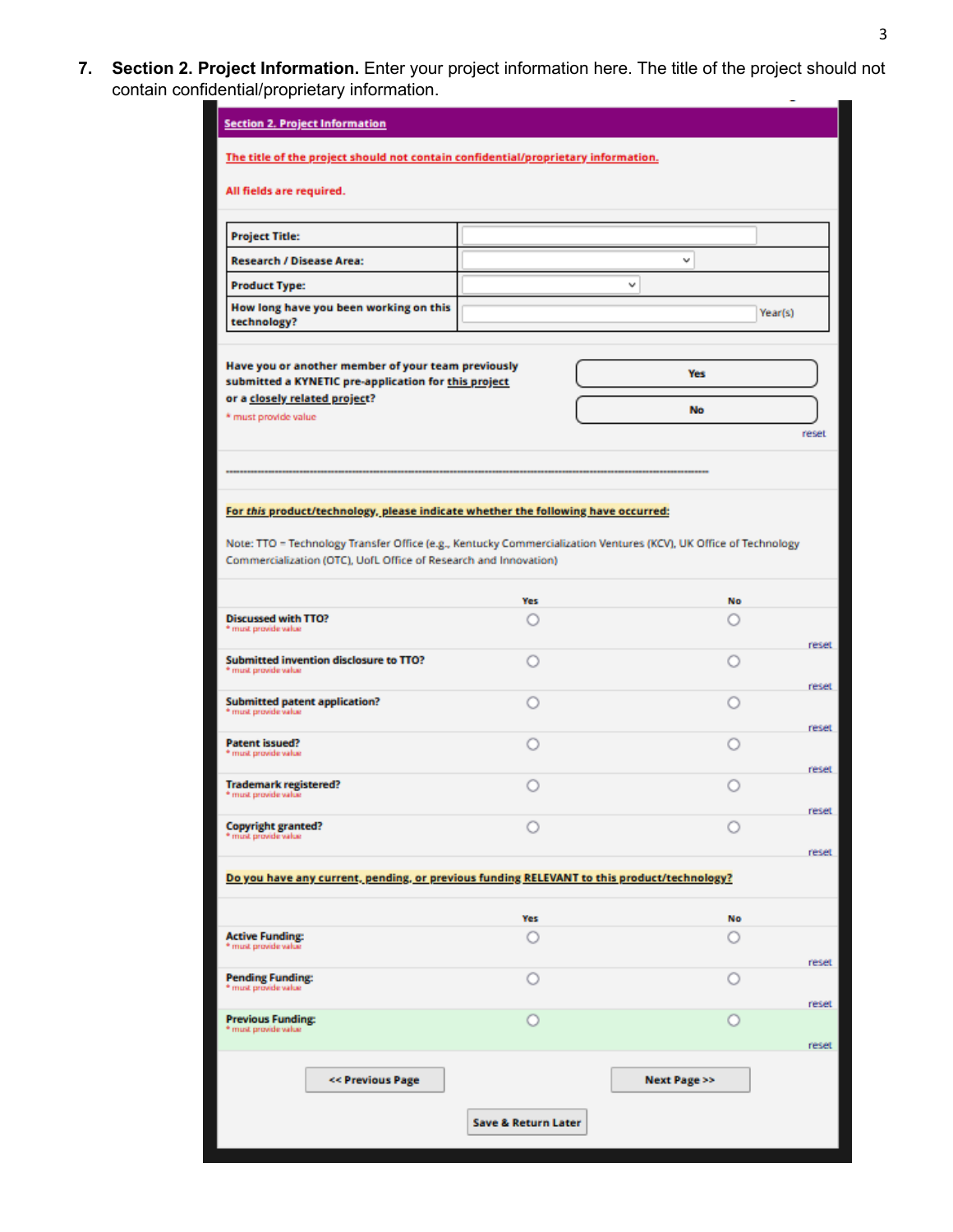**8. Section 3. Additional Investigators: Faculty Sponsor Information**. Complete the Faculty Sponsor section if applicable. Non-faculty applicants (staff, trainees, and students) must identify a faculty member who is willing to sponsor their application.

| <b>Section 3. Additional Investigators</b>                                                                                                                                                                                                                                                                                                                                                                           |                                                                                                                                                                                                                                                                                                                                                                                                                                                                                                                                                                                                                                                      |  |
|----------------------------------------------------------------------------------------------------------------------------------------------------------------------------------------------------------------------------------------------------------------------------------------------------------------------------------------------------------------------------------------------------------------------|------------------------------------------------------------------------------------------------------------------------------------------------------------------------------------------------------------------------------------------------------------------------------------------------------------------------------------------------------------------------------------------------------------------------------------------------------------------------------------------------------------------------------------------------------------------------------------------------------------------------------------------------------|--|
| All fields are required.                                                                                                                                                                                                                                                                                                                                                                                             |                                                                                                                                                                                                                                                                                                                                                                                                                                                                                                                                                                                                                                                      |  |
| All personnel listed on this pre-application will be asked to completed the "KYNETIC Contributor Form".                                                                                                                                                                                                                                                                                                              |                                                                                                                                                                                                                                                                                                                                                                                                                                                                                                                                                                                                                                                      |  |
| Personnel other than MPI, Co-I, OSC, or Faculty Sponsor do not need to be listed here.                                                                                                                                                                                                                                                                                                                               |                                                                                                                                                                                                                                                                                                                                                                                                                                                                                                                                                                                                                                                      |  |
| <b>KYNETIC Investigator Roles:</b>                                                                                                                                                                                                                                                                                                                                                                                   |                                                                                                                                                                                                                                                                                                                                                                                                                                                                                                                                                                                                                                                      |  |
| Principal Investigator (PI): Individual who is responsible for leading and directing the project, intellectually<br>and logistically. Multiple Pls are permitted (maximum of 3). When a multiple PI model is used, "Contact<br>PI" is used to refer to the PI who will receive communications from the KYNETIC program, and "MPI" is<br>used to refer to an additional PKs), i.e., those who are not the Contact PI. |                                                                                                                                                                                                                                                                                                                                                                                                                                                                                                                                                                                                                                                      |  |
| a project. Usually has measurable effort.                                                                                                                                                                                                                                                                                                                                                                            | Co-Investigator (Co-I): Individual who is involved with the PI in the scientific development or execution of                                                                                                                                                                                                                                                                                                                                                                                                                                                                                                                                         |  |
| can be included if they meet this definition.                                                                                                                                                                                                                                                                                                                                                                        | Other Significant Contributor (OSC): Individual who has committed to contribute in an advisory role to the<br>scientific development or execution of the project but are not committing any specified measurable effort to<br>the project. Individuals with measurable effort may not be listed as Other Significant Contributors (OSCs). Consultants                                                                                                                                                                                                                                                                                                |  |
| <b>Faculty Sponsor Information</b>                                                                                                                                                                                                                                                                                                                                                                                   |                                                                                                                                                                                                                                                                                                                                                                                                                                                                                                                                                                                                                                                      |  |
| willingness to serve as a sponsor on the pre-application.                                                                                                                                                                                                                                                                                                                                                            | If the PI/Contact PI is a non-faculty applicant (i.e., staff, postdoctoral trainee, student), a<br>faculty sponsor is required. If a project is awarded funding, the faculty sponsor must agree to provide<br>project oversight, which may include but is not necessarily limited to, financial/account management and<br>IRB/IACUC protocol management/supervision. A faculty sponsor may also be an MPI, Co-I, or OSC on a<br>project/application, but it is not required for a faculty sponsor to also be an MPI, Co-I, or OSC.<br>Faculty sponsors are required to complete the "KYNETIC Contributor Form", which will ask them to confirm their |  |
| <b>Faculty Sponsor Last Name:</b>                                                                                                                                                                                                                                                                                                                                                                                    |                                                                                                                                                                                                                                                                                                                                                                                                                                                                                                                                                                                                                                                      |  |
| <b>Faculty Sponsor First Name:</b>                                                                                                                                                                                                                                                                                                                                                                                   |                                                                                                                                                                                                                                                                                                                                                                                                                                                                                                                                                                                                                                                      |  |
| <b>Faculty Sponsor Email:</b>                                                                                                                                                                                                                                                                                                                                                                                        |                                                                                                                                                                                                                                                                                                                                                                                                                                                                                                                                                                                                                                                      |  |
| <b>Faculty Sponsor Institution:</b>                                                                                                                                                                                                                                                                                                                                                                                  | v                                                                                                                                                                                                                                                                                                                                                                                                                                                                                                                                                                                                                                                    |  |
|                                                                                                                                                                                                                                                                                                                                                                                                                      |                                                                                                                                                                                                                                                                                                                                                                                                                                                                                                                                                                                                                                                      |  |
| <b>Faculty Role for this project:</b><br>A faculty sponsor may also be an MPI, Co-I, or OSC on a                                                                                                                                                                                                                                                                                                                     |                                                                                                                                                                                                                                                                                                                                                                                                                                                                                                                                                                                                                                                      |  |
| project/application, but it is not required.                                                                                                                                                                                                                                                                                                                                                                         |                                                                                                                                                                                                                                                                                                                                                                                                                                                                                                                                                                                                                                                      |  |
| If the faculty sponsor will not also be an MPI, Co-I, or OSC,<br>please select "Faculty Sponsor Only".<br>* must provide value                                                                                                                                                                                                                                                                                       |                                                                                                                                                                                                                                                                                                                                                                                                                                                                                                                                                                                                                                                      |  |
|                                                                                                                                                                                                                                                                                                                                                                                                                      |                                                                                                                                                                                                                                                                                                                                                                                                                                                                                                                                                                                                                                                      |  |
| Are there other investigators on this project?<br>Yes<br>* must provide value                                                                                                                                                                                                                                                                                                                                        |                                                                                                                                                                                                                                                                                                                                                                                                                                                                                                                                                                                                                                                      |  |
|                                                                                                                                                                                                                                                                                                                                                                                                                      | <b>No</b><br>reset                                                                                                                                                                                                                                                                                                                                                                                                                                                                                                                                                                                                                                   |  |
|                                                                                                                                                                                                                                                                                                                                                                                                                      |                                                                                                                                                                                                                                                                                                                                                                                                                                                                                                                                                                                                                                                      |  |
| << Previous Page                                                                                                                                                                                                                                                                                                                                                                                                     | <b>Next Page &gt;&gt;</b><br><b>Save &amp; Return Later</b>                                                                                                                                                                                                                                                                                                                                                                                                                                                                                                                                                                                          |  |
|                                                                                                                                                                                                                                                                                                                                                                                                                      |                                                                                                                                                                                                                                                                                                                                                                                                                                                                                                                                                                                                                                                      |  |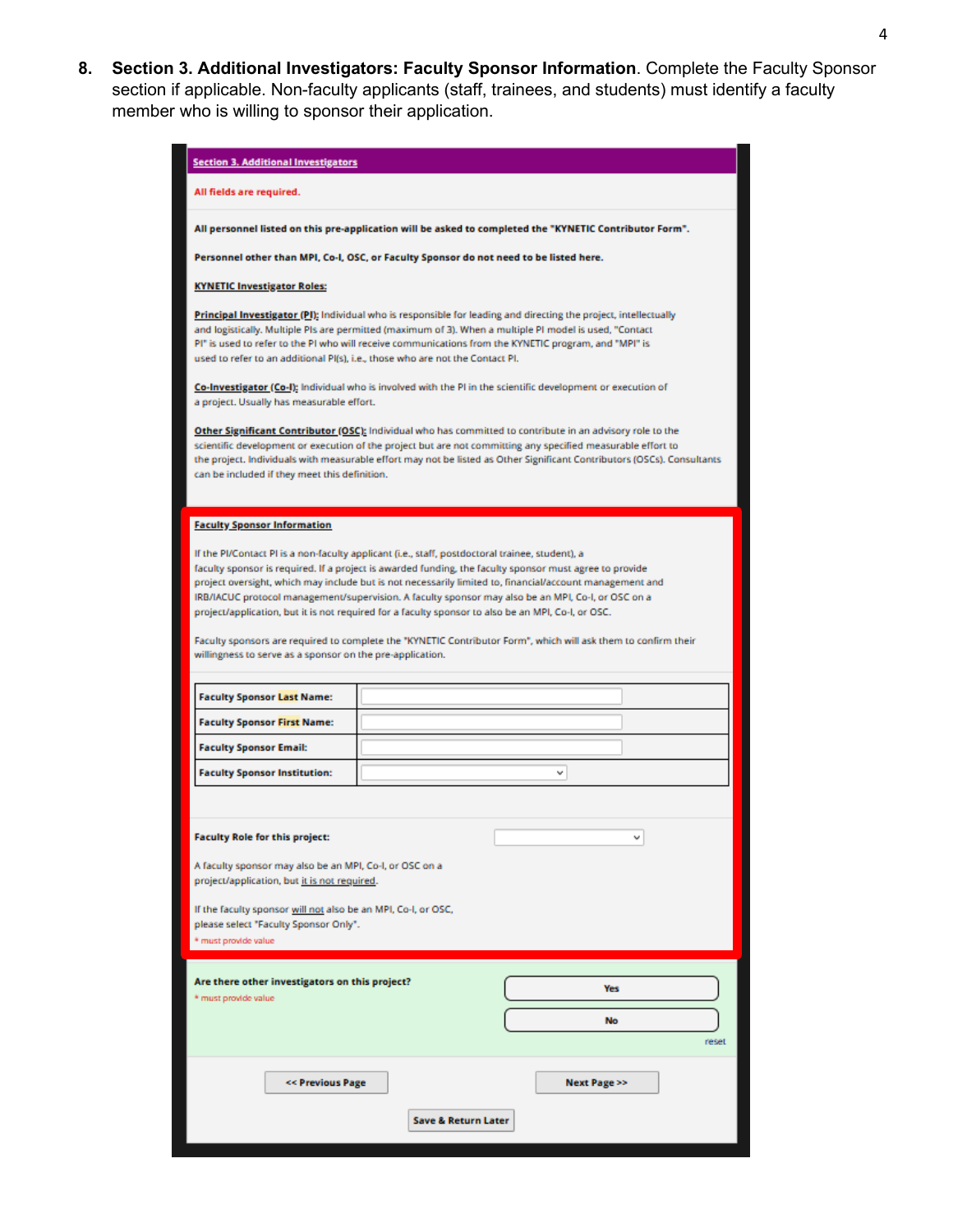**9. Section 3. Additional Investigators.** Indicate whether there are additional investigators on the project and provide their information. *Do not include yourself or Faculty Sponsor (if applicable) in the count.*

| Are there other investigators on this project?              | Yes<br><b>No</b>          |
|-------------------------------------------------------------|---------------------------|
| How many other investigators are on the project?            |                           |
|                                                             | 1                         |
| Do not include yourself or faculty sponsor in the<br>count. | 2                         |
|                                                             | 3                         |
|                                                             | 4                         |
|                                                             | 5                         |
|                                                             | 6                         |
|                                                             |                           |
|                                                             | 7                         |
|                                                             | 8                         |
|                                                             | 9                         |
|                                                             | 10                        |
|                                                             | re<br>Ŧ.                  |
| <b>Additional Investigator #1</b>                           |                           |
| <b>Last Name:</b>                                           |                           |
| <b>First Name:</b>                                          |                           |
| Email:                                                      |                           |
| Role:                                                       | ν                         |
| Institution:                                                | v                         |
| <b>Additional Investigator #2</b>                           |                           |
| Last Name:                                                  |                           |
| <b>First Name:</b>                                          |                           |
| Email:                                                      |                           |
| Role:                                                       | v                         |
| Institution:                                                | v                         |
| << Previous Page<br><b>Save &amp; Return Later</b>          | <b>Next Page &gt;&gt;</b> |
|                                                             |                           |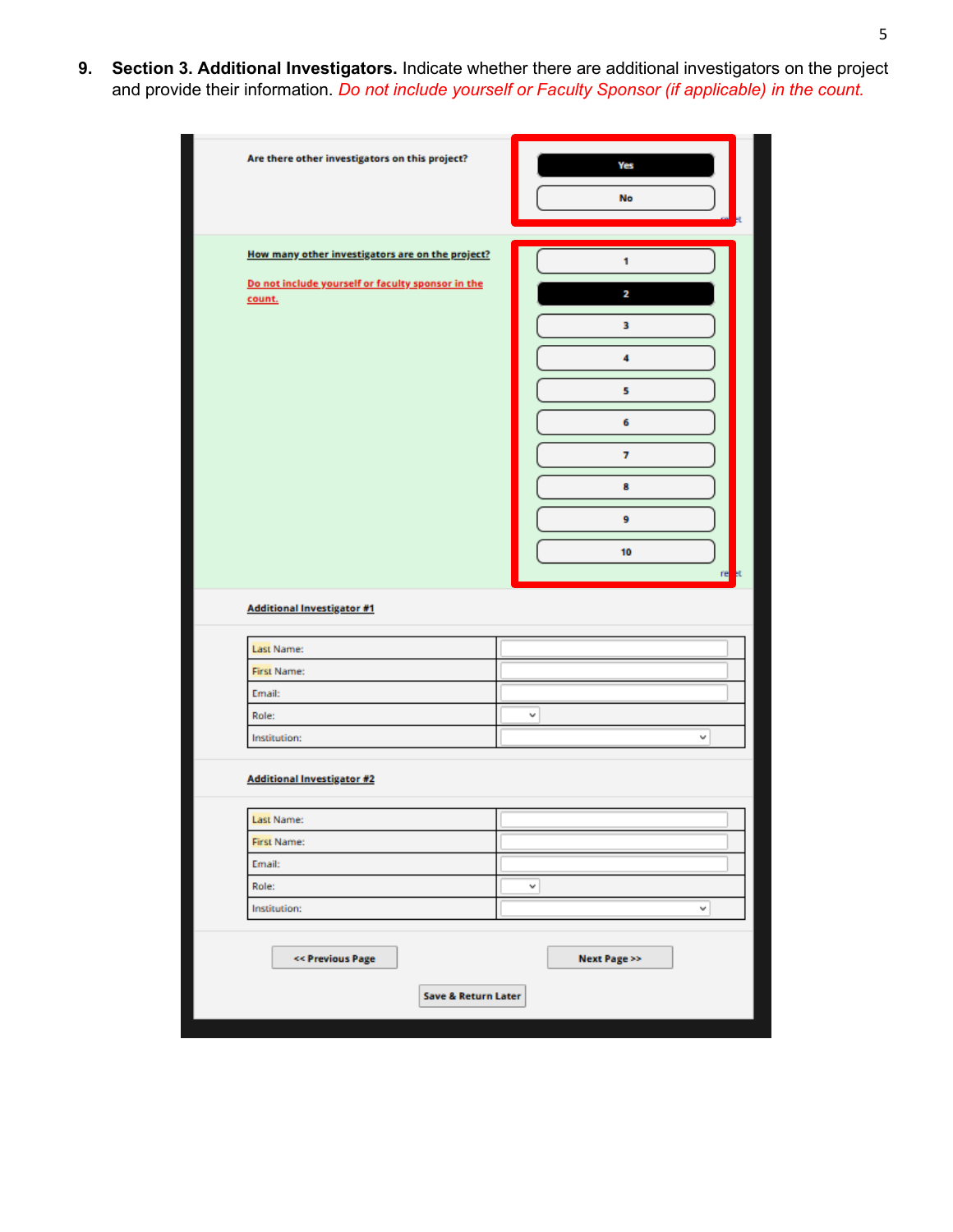- **10. Section 4. Project Description.** If you have not done so already, download the "KYNETIC Cycle 6 Project Description" template and complete your Project Description. Follow the instructions that appear to submit your Project Description.
- **11. Click "Submit" below by 5:00pm ET on Monday, July 25, 2022 in order for KYNETIC to receive your pre-application.**

|                                                                                                                                                                         |               | Page 5 of 5            |  |  |
|-------------------------------------------------------------------------------------------------------------------------------------------------------------------------|---------------|------------------------|--|--|
| <b>Section 4. Project Description</b>                                                                                                                                   |               |                        |  |  |
| All fields are required.                                                                                                                                                |               |                        |  |  |
|                                                                                                                                                                         |               |                        |  |  |
| Download and complete the "KYNETIC Cycle 6 Project Description" template below.                                                                                         |               |                        |  |  |
|                                                                                                                                                                         |               |                        |  |  |
| Microsoft Word and PDF files are acceptable. PDF files are strongly recommended to retain formatting.<br>Dequired Format: 0.5" margins, 11 of Arial foot, single spaced |               |                        |  |  |
|                                                                                                                                                                         |               |                        |  |  |
| Attachment: W KYNETIC Cycle 6 Project Description                                                                                                                       |               |                        |  |  |
|                                                                                                                                                                         |               |                        |  |  |
|                                                                                                                                                                         |               |                        |  |  |
| <u>Upload your completed Project Description here.</u>                                                                                                                  |               | 1 Upload file          |  |  |
| PDF files are strongly recommended to retain formatting.                                                                                                                |               |                        |  |  |
| * must provide value                                                                                                                                                    |               |                        |  |  |
|                                                                                                                                                                         |               |                        |  |  |
|                                                                                                                                                                         |               |                        |  |  |
|                                                                                                                                                                         |               |                        |  |  |
| If you have questions, please email KYNETIC:                                                                                                                            |               |                        |  |  |
|                                                                                                                                                                         |               |                        |  |  |
| For Investigators at:                                                                                                                                                   |               | <b>Please contact:</b> |  |  |
| <b>University of Kentucky</b>                                                                                                                                           |               | kynetic@uky.edu        |  |  |
|                                                                                                                                                                         |               |                        |  |  |
| <b>University of Louisville</b>                                                                                                                                         |               | kynetic@louisville.edu |  |  |
| <b>Eastern Kentucky University</b>                                                                                                                                      |               |                        |  |  |
| Kentucky Community & Technical College System (KCTCS)                                                                                                                   |               |                        |  |  |
| <b>Kentucky State University</b><br><b>Morehead State University</b>                                                                                                    |               |                        |  |  |
| <b>Murray State University</b>                                                                                                                                          |               | kynetic@louisville.edu |  |  |
| <b>Northern Kentucky University</b>                                                                                                                                     |               |                        |  |  |
| <b>Western Kentucky University</b>                                                                                                                                      |               |                        |  |  |
|                                                                                                                                                                         |               |                        |  |  |
|                                                                                                                                                                         |               |                        |  |  |
| If you need to exit and submit your pre-application later, click "Save and Return Later" to get a return code and                                                       |               |                        |  |  |
| an email link. You can also use this feature to make modifications to your pre-application after submission up                                                          |               |                        |  |  |
| until the pre-application deadline.                                                                                                                                     |               |                        |  |  |
| You must click "Submit" below by 5:00pm EDT on Monday, July 25th in order for KYNETIC to receive your pre-                                                              |               |                        |  |  |
| application.                                                                                                                                                            |               |                        |  |  |
|                                                                                                                                                                         |               |                        |  |  |
|                                                                                                                                                                         |               |                        |  |  |
| << Previous Page                                                                                                                                                        | <b>Submit</b> |                        |  |  |
|                                                                                                                                                                         |               |                        |  |  |
| <b>Save &amp; Return Later</b>                                                                                                                                          |               |                        |  |  |
|                                                                                                                                                                         |               |                        |  |  |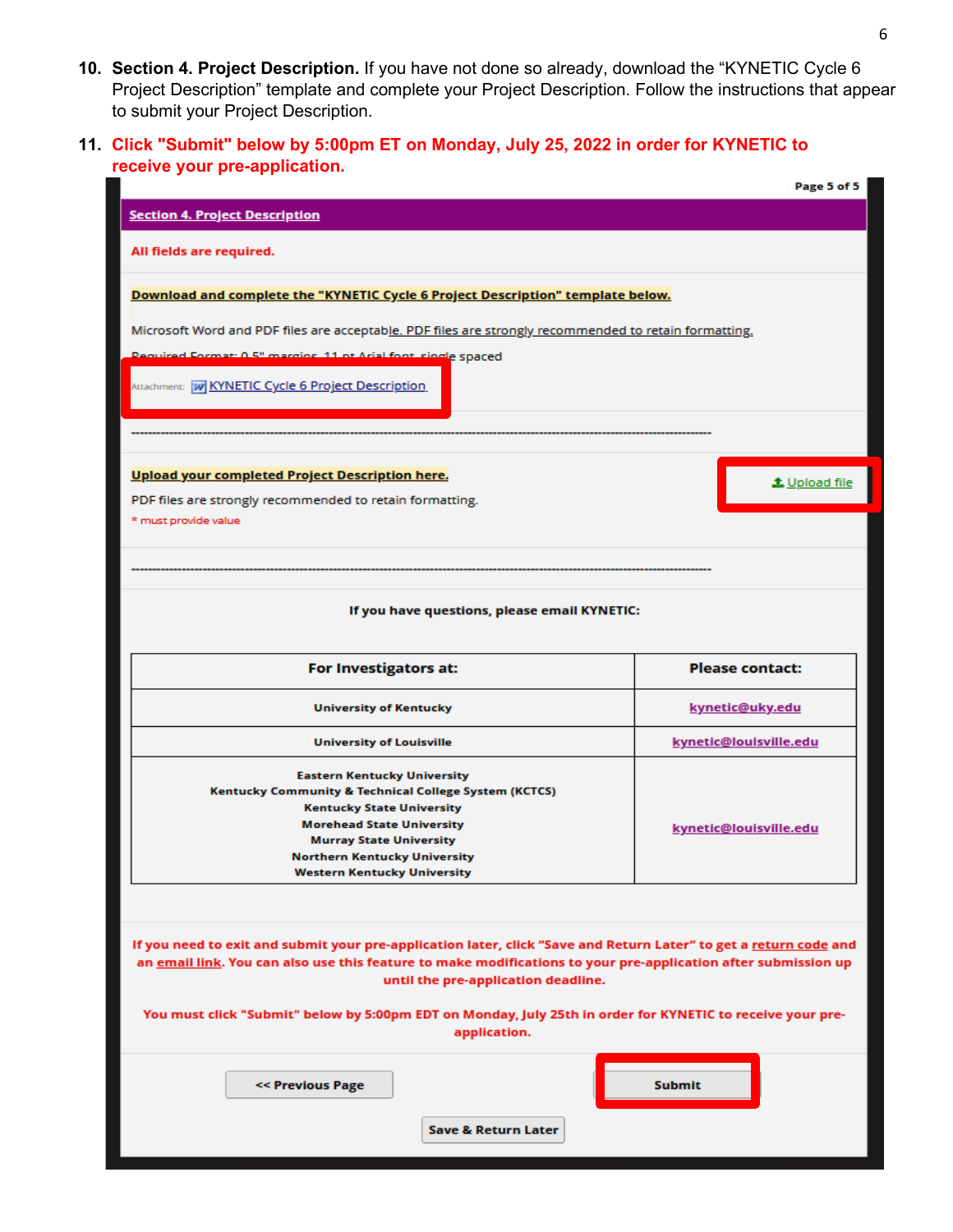## **B. How to Save Your Application and Return Later**

**1. Save & Return Later.** If at any point you need to leave the application and return later, OR if you want access to your application post-submission up until the deadline, click "Save & Return Later" at the bottom of the screen. A pop-up window should appear. Write down the code provided and close the pop-up window. **The code will NOT be emailed to you.**

|                               | Your survey responses were saved!                          |                                                                                                                                                                                                                                                        |                       |  |
|-------------------------------|------------------------------------------------------------|--------------------------------------------------------------------------------------------------------------------------------------------------------------------------------------------------------------------------------------------------------|-----------------------|--|
|                               | link and your return code. See the instructions below.     | You have chosen to stop the survey for now and return at a later time to complete it. To return to this survey, you will need both the survey                                                                                                          |                       |  |
| 1.) Return Code               |                                                            | A return code is *required* in order to continue the survey where you left off. Please write down the value listed below.                                                                                                                              |                       |  |
| Return Code                   | NKA34E7M                                                   |                                                                                                                                                                                                                                                        |                       |  |
|                               | * The return code will NOT be included in the email below. |                                                                                                                                                                                                                                                        |                       |  |
| 2.) Survey link for returning | soon afterward, please check your Junk Email folder.       | You may bookmark this page to return to the survey, OR you can have the survey link emailed to you by providing your email<br>address below. For security purposes, the return code will NOT be included in the email. If you do not receive the email |                       |  |
| Enter email address           |                                                            | Send Survey Link                                                                                                                                                                                                                                       |                       |  |
|                               |                                                            | * Your email address will not be associated with or stored with your survey responses.                                                                                                                                                                 |                       |  |
| <b>Continue Survey Now</b>    |                                                            | Or if you wish, you may continue with this survey again now.                                                                                                                                                                                           |                       |  |
|                               |                                                            | Powered by REDCap                                                                                                                                                                                                                                      |                       |  |
|                               |                                                            | 'Return Code' needed to return                                                                                                                                                                                                                         | $\boldsymbol{\times}$ |  |
|                               | page.<br><b>Return Code:</b>                               | Copy or write down the Return Code below. Without it, you will<br>not be able to return and continue this survey. Once you have<br>the code, click Close and follow the other instructions on this<br>NKA34E7M                                         |                       |  |

**2. Save & Return Later.** Enter your email address and click "Send Survey Link" to have the return link emailed to you. **The code will NOT be emailed to you.**

| Your survey responses were saved!                                                |                                                                                                                                                                                                                                                             |  |
|----------------------------------------------------------------------------------|-------------------------------------------------------------------------------------------------------------------------------------------------------------------------------------------------------------------------------------------------------------|--|
| link and your return code. See the instructions below.                           | You have chosen to stop the survey for now and return at a later time to complete it. To return to this survey, you will need both the survey                                                                                                               |  |
| 1.) Return Code                                                                  |                                                                                                                                                                                                                                                             |  |
|                                                                                  | A return code is *required* in order to continue the survey where you left off. Please write down the value listed below.                                                                                                                                   |  |
| <b>Return Code</b><br>NKA34F7M                                                   |                                                                                                                                                                                                                                                             |  |
| * The return code will NOT be included in the email below.                       |                                                                                                                                                                                                                                                             |  |
|                                                                                  |                                                                                                                                                                                                                                                             |  |
|                                                                                  |                                                                                                                                                                                                                                                             |  |
| 2.) Survey link for returning<br>afterward, please check your Junk Email folder. | You may bookmark this page to return to the survey, OR you can have the survey link emailed to you by providing your email<br>address below. For security purposes, the return code will NOT be included in the email. If you do not receive the email soon |  |
| email@email.com                                                                  | Send Survey Link                                                                                                                                                                                                                                            |  |
| Or if you wish, you may continue with this survey again now.                     | * Your email address will not be associated with or stored with your survey responses.                                                                                                                                                                      |  |
| <b>Continue Survey Now</b>                                                       |                                                                                                                                                                                                                                                             |  |
|                                                                                  |                                                                                                                                                                                                                                                             |  |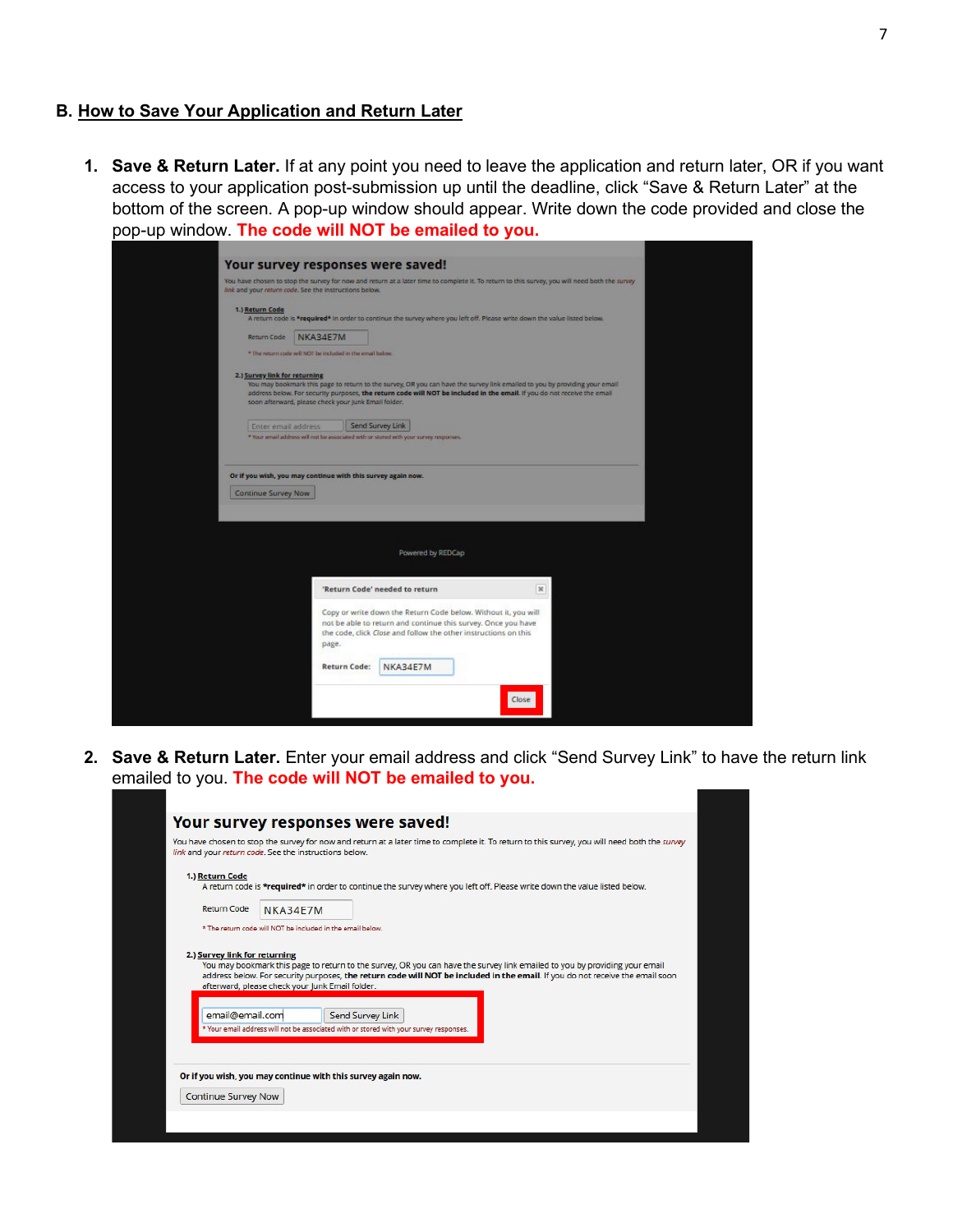3. Save & Return Later. To return to your application, follow the return link in your email OR navigate to the original pre-application link and click "Returning?" in the top right corner of the page. A pop-up window will appear, click "Continue the survey." https://redcap.uky.edu/redcap/surveys/?s=PHYALEMY8NA39YRL



**KYNETIC Cycle 6 Pre-application** 

you need is the return code given to you previously. Click the link below to begin entering your return code and continue the survey.

Continue the survey

Page 1 of 5

# **Welcome to KYNETIC!**

This application will close on Monday, luly 25th at 5:00pm EDT.

**Questions and Assistance:** 

We strongly recommend consulting with KYNETIC Project Managers prior to submitting your application. Request a Consultation here: Consultation Request Form

KYNETIC Project Managers can assist you with various aspects of the pre-application preparation, including the review of drafts prior to submission. We encourage informal inquiries about whether an idea or product would be suitable for this program. If needed, we also may be able to help identify a suitable collaborator(s) and/or faculty sponsor for non-faculty applicants.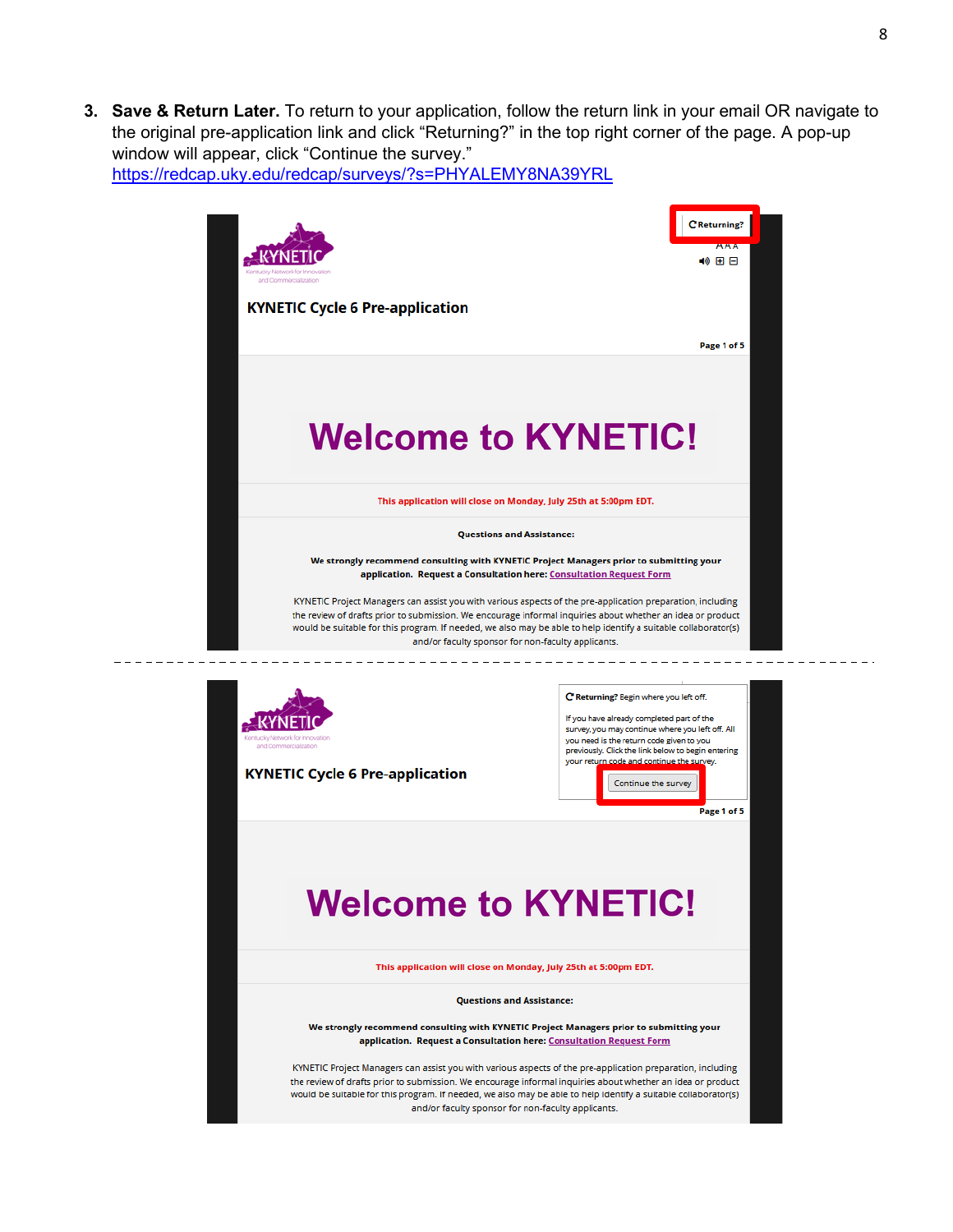**4. Save & Return Later.** Enter your Return Code and click "Submit your Return Code" to return to your saved application OR your previously submitted application. You may modify a submitted preapplication at any point up until the deadline.

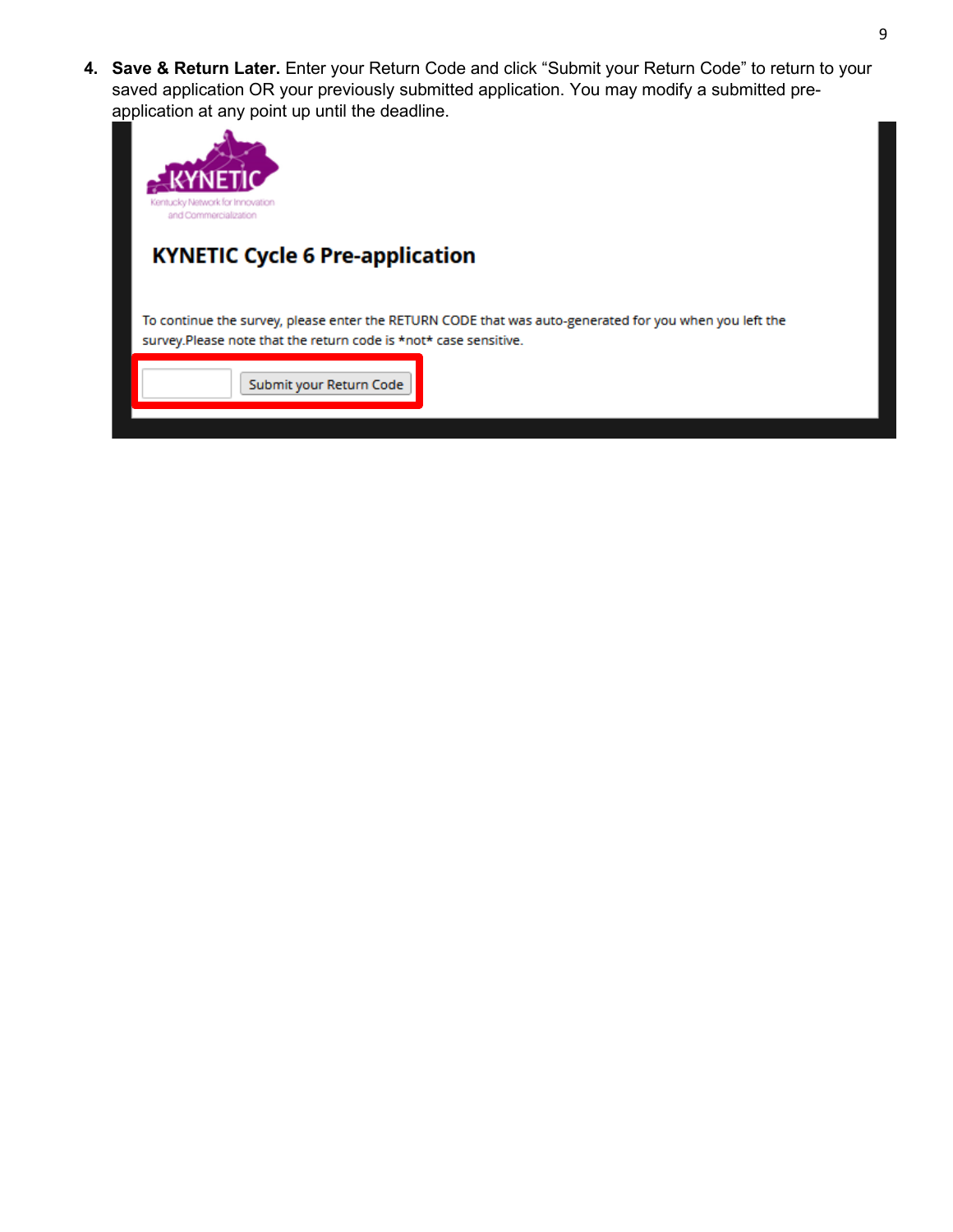## **C. Conflict of Interest Form**

1. Conflict of Interest. Carefully consider the list of potential reviewers and KYNETIC personnel and determine whether you feel they have any conflicts of interest. Indicate whether you have any concerns.

#### Please indicate whether you have conflicts of interest.

## A conflict of interest (COI) occurs when a reviewer or their immediate family member:

- . Has a financial interest in a technology being reviewed (is an inventor or co-inventor on a related patent application, through funds awarded, royalties, etc.), or
- · Is direct/key personnel on an application (PI, Co-I, OSC, Faculty Sponsor, etc.), or
- . Has a company or product (or product in development) that is directly competitive with the product envisioned in the project

All Internal Advisory Committee (IAC) and KYNETIC team members are covered by a confidentiality agreement to participate in the KYNETIC review process.

| <b>KYNETIC Internal Advisory Committee (IAC)</b> |                                               |  |
|--------------------------------------------------|-----------------------------------------------|--|
| Name                                             | Institution                                   |  |
| <b>Bob Pervine</b>                               | Murray State University                       |  |
| Buddy Steen*                                     | Western Kentucky University                   |  |
| <b>John Trent</b>                                | <b>University of Louisville</b>               |  |
| <b>Jon Thorson</b>                               | <b>University of Kentucky</b>                 |  |
| <b>Kristin Williams</b>                          | Kentucky Community & Technical College System |  |
| Micah Glenn                                      | <b>Kentucky State University</b>              |  |
| Ranjit Koodali*                                  | Western Kentucky University                   |  |
| Samantha Langley-Turnbaugh                       | Northern Kentucky University                  |  |
| Shannon Harr                                     | Morehead State University                     |  |
| <b>Tom Martin</b>                                | Eastern Kentucky University                   |  |
| Tom Prisinzano                                   | <b>University of Kentucky</b>                 |  |
| <b>Tommy Roussel</b>                             | <b>University of Louisville</b>               |  |

#### \*Western Kentucky University shares 1 vote

| <b>KYNETIC Team</b>      |                                                                 |  |
|--------------------------|-----------------------------------------------------------------|--|
| Name                     | Role                                                            |  |
| Linda Dwoskin            | <b>KYNETIC Principal Investigator (UK)</b>                      |  |
| <b>Paula Bates</b>       | <b>KYNETIC Principal Investigator (UL)</b>                      |  |
| David Brock              | Director of Operations, KY Innovation                           |  |
| lan McClure              | Executive Director, Office of Technology Commercialization (UK) |  |
| Kevyn Merten             | Executive Director, Commercialization EPI-Center (UL)           |  |
| Sarah Andres**           | <b>KYNETIC Project Manager</b>                                  |  |
| Jennifer Dolly Prothro** | <b>KYNETIC Project Manager</b>                                  |  |
| Ashton Miller**          | <b>KYNETIC Project Manager</b>                                  |  |
| Jamie Rush**             | <b>KYNETIC Project Manager</b>                                  |  |
| lessica Sharon**         | <b>KYNETIC Project Manager</b>                                  |  |

\*\* Not voting at the IAC meeting

## All fields are required.

| <b>Your Information</b> |  |
|-------------------------|--|
| Joe                     |  |
| me                      |  |
|                         |  |

Please indicate whether you have any concerns or conflicts of interest: \* must provide value

No, I have no concerns.

rese

Yes, I have concerns.

Submit